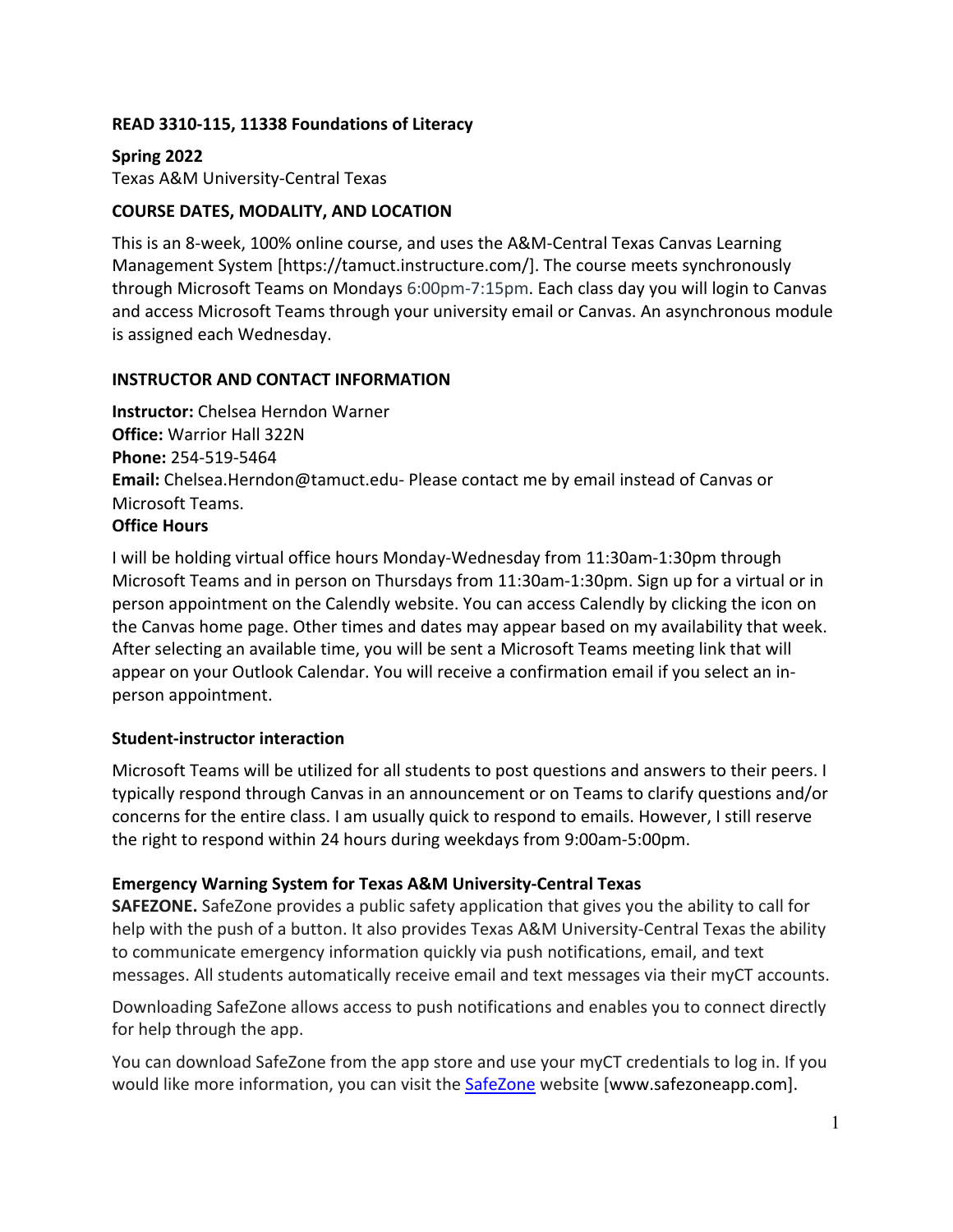To register SafeZone on your phone, please follow these 3 easy steps*:*

- 1. Download the SafeZone App from your phone store using the link below:
	- o iPhone/iPad: [https://apps.apple.com/app/safezone/id533054756]
		- o Android Phone / Tablet

[https://play.google.com/store/apps/details?id=com.criticalarc.safezoneapp]

- 2. Launch the app and enter your myCT email address (e.g. {name}@tamuct.edu)
- 3. Complete your profile and accept the terms of service

# **COURSE INFORMATION**

# **Course Overview and description**

This course provides an overview of foundational concepts, principles, and best practices related to the science of teaching reading. Includes a survey of the cognitive, socio-cultural, linguistic, and motivational influences on literacy and language development. Presents the key scientifically based reading research foundations needed to understand how reading develops from early childhood through adolescence.

# **Course Objective or Goal**

The goal of this course is to prepare teacher candidates to become effective teachers in the classroom. Faculty and students will complete a Dispositions form at the mid-term and end-of term to evaluate and discuss dispositional skills needed to be successful teachers in today's classroom.

# **Student Learning Outcomes**

The learner will:

- 1. Describe the history of reading instruction.
- 2. Compare and contrast the reading models and how they are used to understand reading development, instructional needs, and reading concerns.
- 3. Identify the essential components of reading instruction and the effective instructional elements involved with each area of reading.
- 4. Distinguish the phases of reading development.
- 5. Define the key terms used for literacy.

# **Competency Goals Statements (certification or standards)**

https://tea.texas.gov/sites/default/files/tx293\_final\_framework\_3.2020.pdf Comp. 1. Foundations of the Science of Teaching Reading. Understand foundational concepts, principals, and best practices related to the science of teaching reading.

# **Required Reading and Textbook(s)**

Dewitz, P., Graves, M., Graves, B., & Juel, C. (2019). *Teaching reading in the 21st century: Motivating all learners* (6th ed.). Pearson.

\*You don't need the My Lab part of the textbook.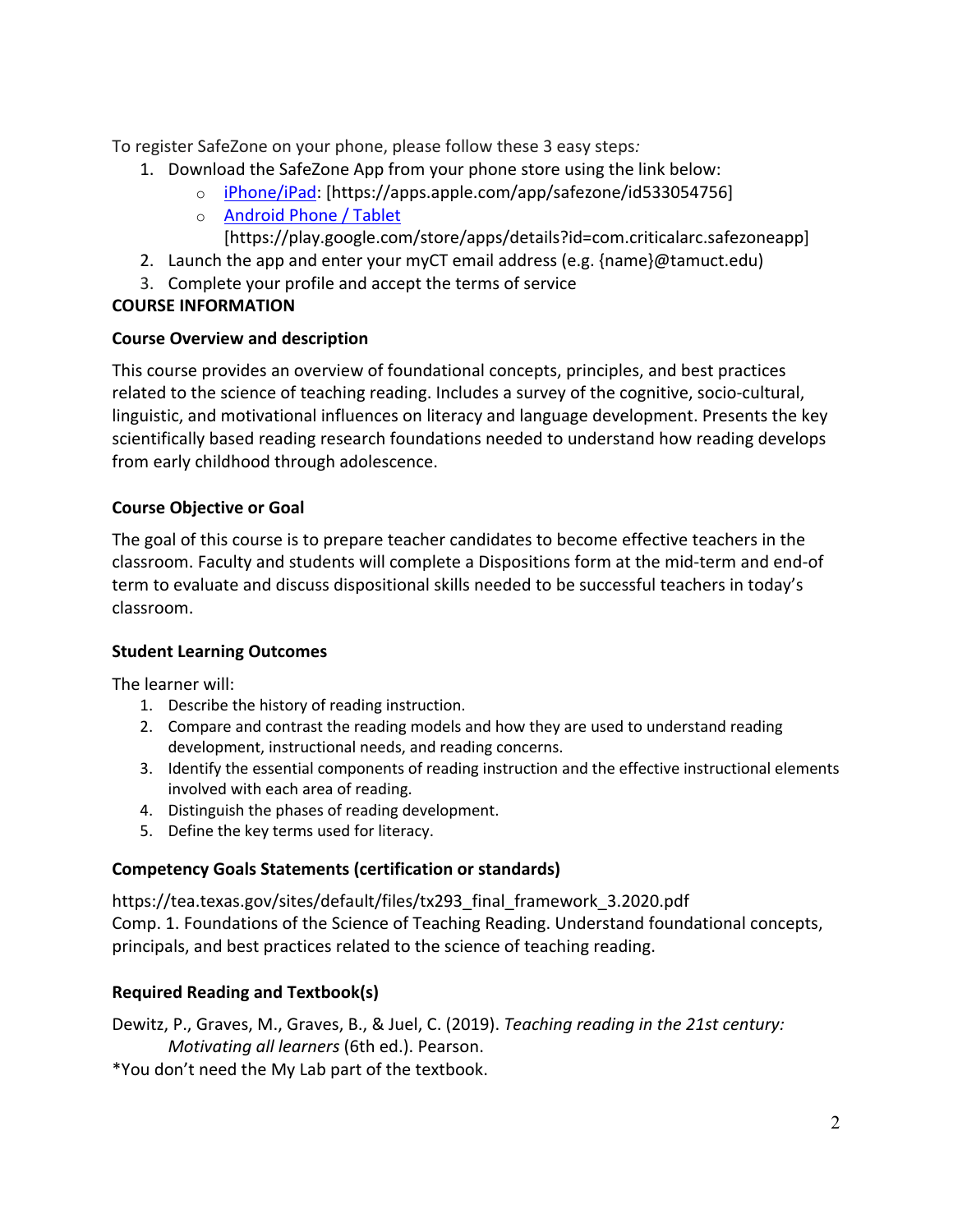Wolf, M. (2008). *Proust and the squid: The story and science of the reading brain*. Harper Perennial.

### **COURSE REQUIREMENTS**

## **Proust and the Squid Reflective Essays**

150 points (50 points each)

Literature circles provide students with many opportunities to use reading strategies in authentic contexts. During a literature circle, students meet and discuss a novel. Students summarize what they have read, clarify difficult vocabulary words, and make inferences (Dewitz, Graves, M., Graves, B., & Juel, 2019).

This semester we will read *Proust and the Squid: The Story and Science of the Reading Brain* by Maryanne Wolf and discuss the chapters in the format of a literature circle. You will be required to write a reflective essay for each of the three parts of the novel: Part I-How the Brain Learned to Read, Part II-How the Brain Learns to Read Over Time, and Part III-When the Brain Can't Learn to Read.

The purpose of this assignment is for you to synthesize the required readings, podcasts, and discussions that include the key scientifically based reading research foundations needed to understand how reading develops from early childhood through adolescence. Additionally, you will reflect on your learning and experience. Additional components must include the use of appropriate references, peer review (for Part I and II), and audio recorded instructor feedback. Use the rubric and resources provided on Canvas to guide your thinking. (SLO 1, 2, 3, 4, 5)

#### **[Flipgrid Discussion Posts](https://info.flipgrid.com/)**

60 points (10 points each)

The purpose of this assignment is for you to synthesize the required readings, podcasts, and discussions that include the key scientifically based reading research foundations needed to understand how reading develops from early childhood through adolescence and discuss your thoughts with your peers. Each video post should answer the following required questions: key words and phrases, connections made, new ideas and thinking, remaining questions. Use the rubric and resources provided on Canvas to guide your thinking. (SLO 1, 2, 3, 4, 5)

## **Text Complexity Analysis**

100 points (50 points each)

The CCSS defined text complexity in three ways. First, text complexity can be determined with quantitative criteria (sentence length, number of syllables, word length, word frequency). Second, texts should be evaluated qualitatively using criteria such as the depth of ideas, the text organization, and language characteristics. Third, teachers should consider a reader-task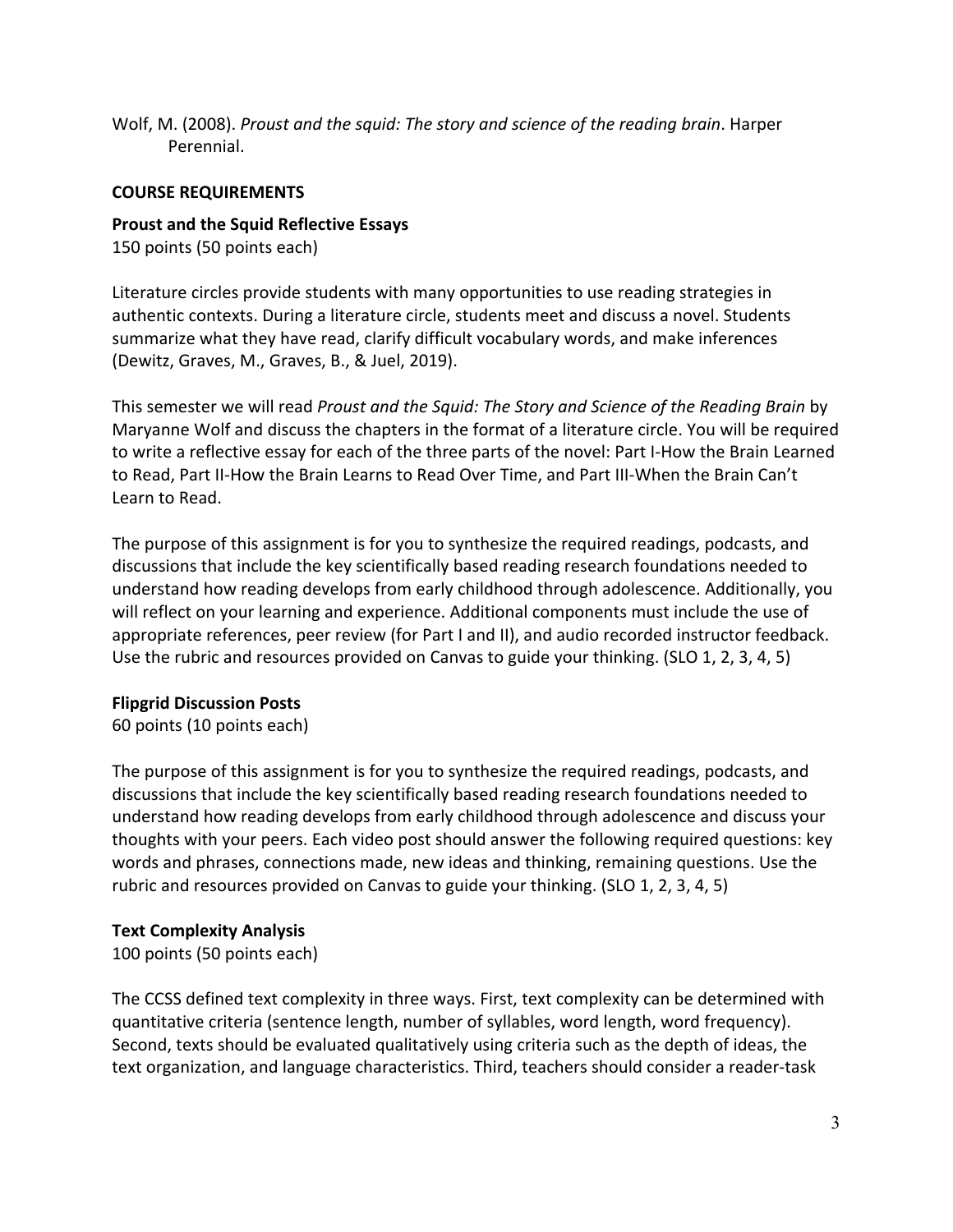analysis and determine what texts to use for what purposes (Dewitz, Graves, M., Graves, B., & Juel, 2019).

The purpose of this assignment is for you to analyze the complexity of two texts of your choice (one narrative and one informational) that can be used in a first through fifth grade classroom. Additional components must include the use of appropriate references, critical reflection, and peer review. Use the rubric and resources provided on Canvas to guide your thinking. (SLO 3, 4, 5)

# **Literacy Word Wall**

50 points

This semester you will be introduced to a wealth of terminology relating to scientifically based reading research foundations and literacy and language development. According to Graves et al. (2014) defining a word and using the word in context, provides multiple exposures to the word, and involves students in discussion and active processing of the word's meaning. It also helps students review the words in various contexts over time.

The purpose of this assignment is for you to create an interactive word wall using [Padlet.com](https://padlet.com/)  and include key literacy terms from the required readings, podcasts, and discussions that include the key scientifically based reading research foundations needed to understand how reading develops from early childhood through adolescence. Use the rubric and resources provided on Canvas to guide your thinking. (SLO 5)

# **Quizzes**

130 points (10 points each)

Brief online Canvas quizzes are designed to assess your comprehension of each reading. Each quiz consists of ten objective questions (multiple choice, true-false, and matching questions) equaling ten points total. Completing each content literacy guide, provided to you on Canvas, will help you understand the most important ideas from each chapter and guide your thinking. You may use the completed guide while taking the quizzes, but not for the final exam. A completed guide will count for 5 points on a floor scale grading system. All content literacy guides are posted to Canvas on the content literacy guide page. To submit your guide, upload it as an attachment at the end of your quiz. It must be submitted at the time of the quiz. Your grade change may not occur until the end of the semester. (SLO 1, 2, 3, 4, 5)

# **Final Exam**

100 points

The final exam will be based on both class work and readings. The primary emphasis of the exam comes from the assigned text chapters. The exam will feature both objective questions 6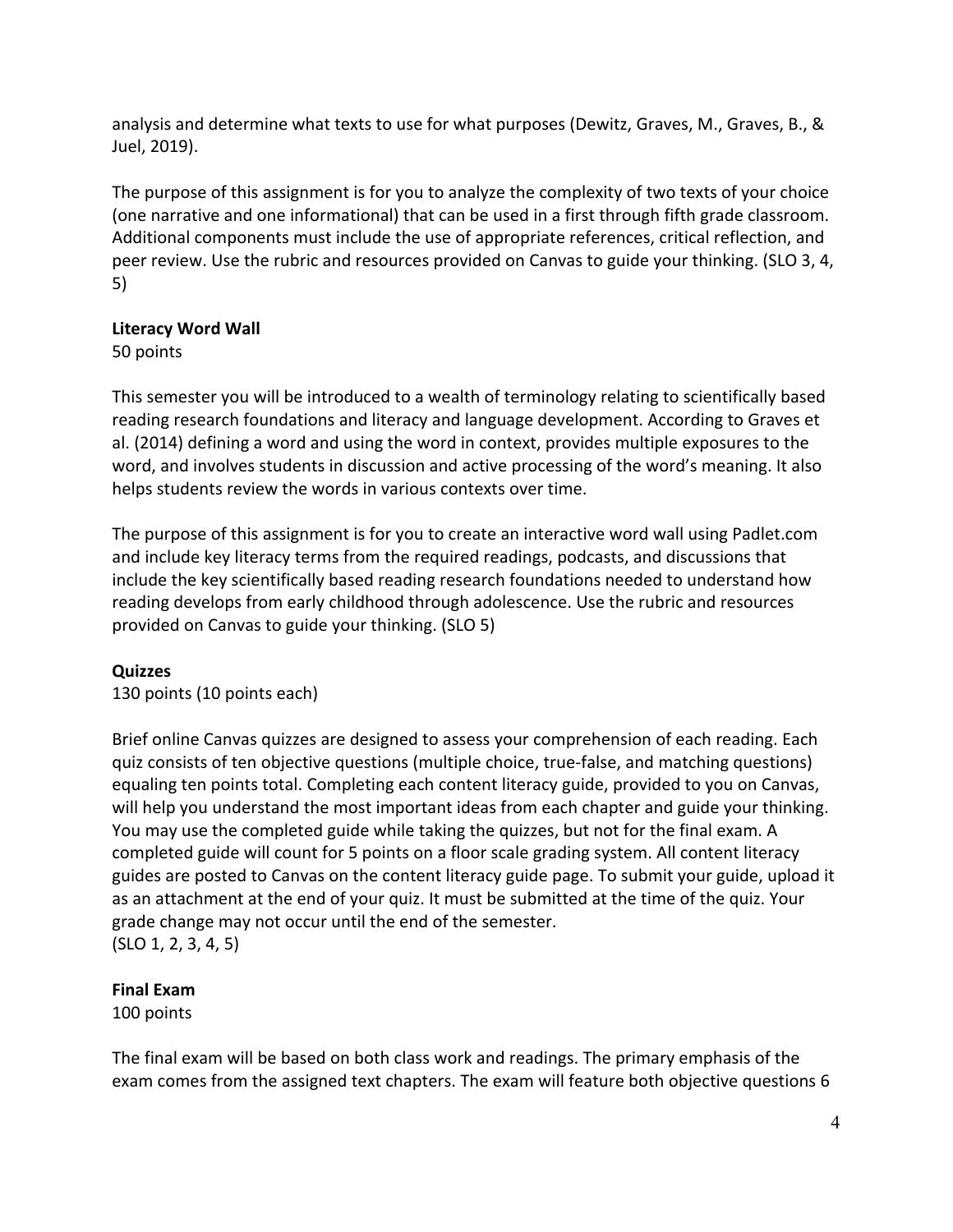(multiple choice, true-false, and matching questions) and brief essay items. You can best prepare for the final by reviewing previous Canvas quizzes and content literacy guides. (SLO 1, 2, 3, 4, 5)

# **Extra Credit**

Extra credit is educationally beneficial when designed as opportunities of enrichment. To obtain 10 extra credit points, you may read either of the listed books. To obtain 5 extra credit points, you may watch either of the listed documentaries. You must then submit a reflective essay to Canvas. Your reflection must include information about what you learned, how you relate to what was mentioned, and how what you have learned has impacted your journey as a future educator. Use the provided rubric on Canvas to guide your thinking. All extra credit assignments must be submitted before the final exam.

## Books

(10 points) (SLO 1, 5)

- Esquith, R. (2007). *Teach like your hair's on fire: The methods and madness inside room 56*. New York: Viking.
- Burgess, D. (2012) *Teach like a pirate: Increase student engagement, boost your creativity, and transform your life as an educator*. San Diego, CA: Dave Burgess Consulting, Inc.

# Documentaries

(5 points) (SLO 1, 5)

- American Teacher (2011) co-directed by Vanessa Roth and Brian McGinn
- Waiting for "Superman" (2010) directed by Davis Guggenhei

## **Grading Criteria Rubric and Conversion**

| Grading                  |        |                                  |  |  |  |  |  |  |
|--------------------------|--------|----------------------------------|--|--|--|--|--|--|
| Assignments              | Points | <b>Student Learning Outcomes</b> |  |  |  |  |  |  |
| Text complexity analysis | 100    | 3,4,5                            |  |  |  |  |  |  |
| Proust and the Squid     | 150    | 1, 2, 3, 4, 5                    |  |  |  |  |  |  |
| Reflections              |        |                                  |  |  |  |  |  |  |
| Literacy Word Wall       | 50     | 5                                |  |  |  |  |  |  |
| Quizzes (10 points each) | 130    | 1, 2, 3, 4, 5                    |  |  |  |  |  |  |
| <b>Final Exam</b>        | 100    | 1, 2, 3, 4, 5                    |  |  |  |  |  |  |
| Flipgrid discussion      | 60     | 1, 2, 3, 4, 5                    |  |  |  |  |  |  |
| <b>Total Points</b>      | 590    |                                  |  |  |  |  |  |  |

## **Posting of Grades**

All assignments will be graded on Canvas. I usually grade assignments very quickly. However, some assignments will take me much longer to grade and provide adequate constructive feedback. Rest assured that I am viewing your assignments in a longer and more thoughtful manner. If you have a question about a graded assignment, do make a comment on the grade on the Canvas assignment but please also email me.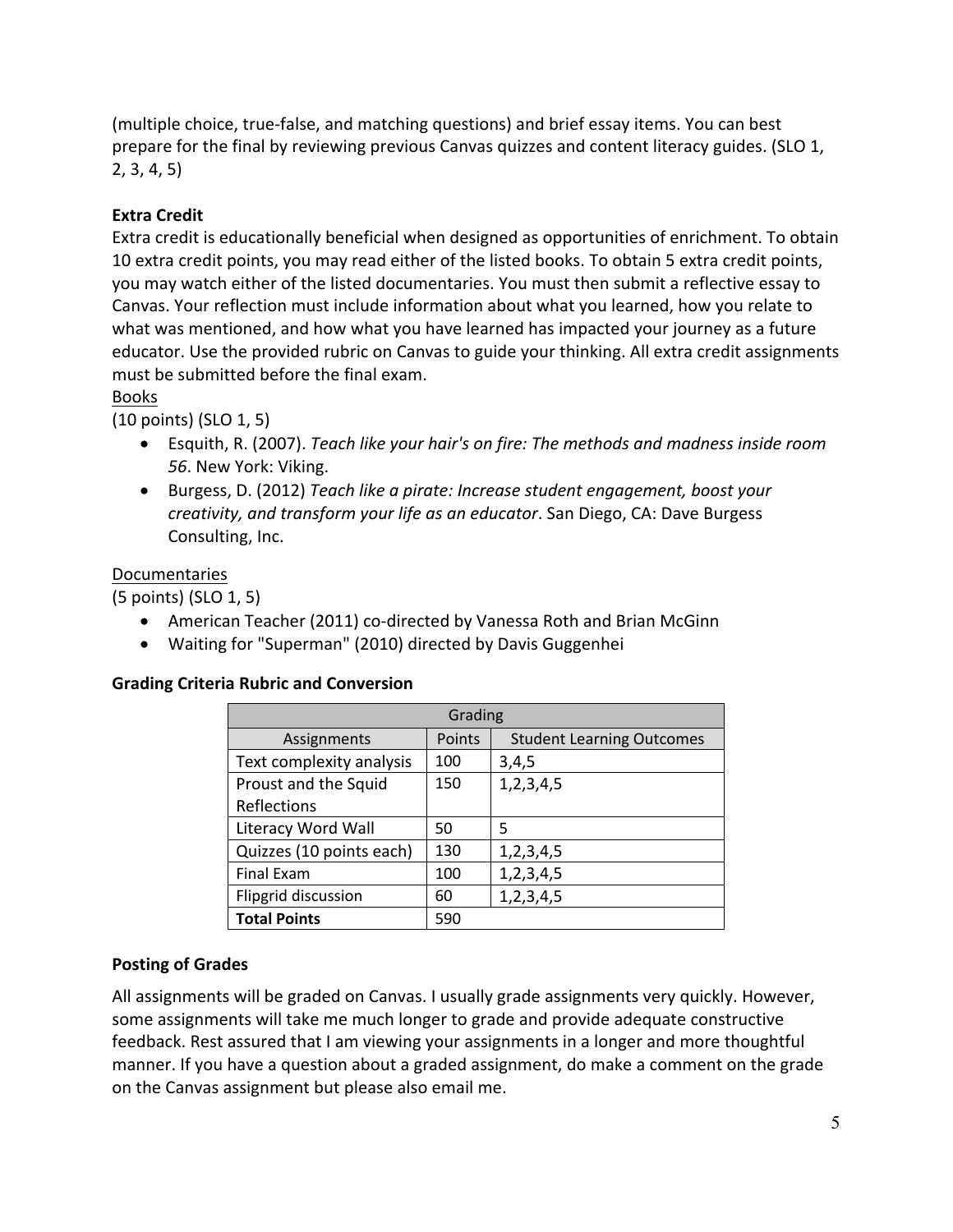#### **Grading Policies**

All assignments must be submitted on time to receive full credit. Any late assignment submitted will have an automatic 10% deduction. Arrangements in exceptional circumstances are the responsibility of the student. Grade changes to reflect bonus points or content literacy guides may not occur until the end of the semester. If you are having a problem submitting an assignment, contact the IT department.

#### **COURSE OUTLINE AND CALENDAR**

**Complete Course Calendar**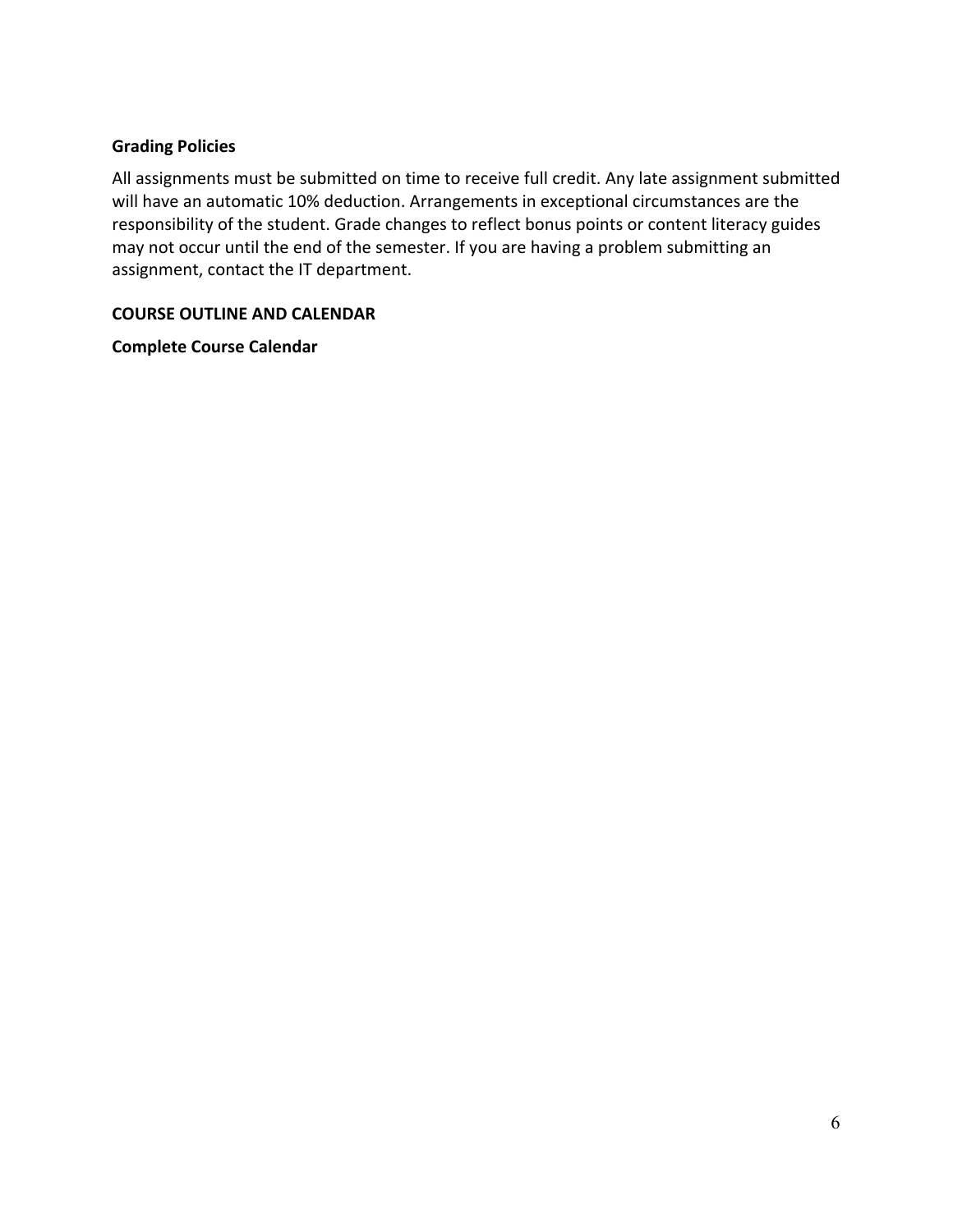# **READ 3310-Foundations of Literacy**

| Spring 2022<br>Jan 18, 2022 - Mar 11, 2022<br>Monday: Synchronous through<br>Microsoft Teams<br>6:00pm-7:15pm<br>Wednesdays: Asynchronous | subject to change. | Readings are to be completed before the class for which they<br>are assigned. Comprehension of most readings will be<br>assessed by a brief quiz. Assignments and due dates are |     |     | Watch<br>the Reading Brain | <b>Symbol Key</b><br>Assigned reading $\square$ Quiz $\circ$<br>Written assignments <b><i>P</i></b> Podcast (1)<br>Teaching Reading in the 21st Century<br>Proust and The Squid: The Story and Science of |  |
|-------------------------------------------------------------------------------------------------------------------------------------------|--------------------|---------------------------------------------------------------------------------------------------------------------------------------------------------------------------------|-----|-----|----------------------------|-----------------------------------------------------------------------------------------------------------------------------------------------------------------------------------------------------------|--|
| January                                                                                                                                   |                    |                                                                                                                                                                                 |     |     |                            |                                                                                                                                                                                                           |  |
| <b>Monday</b>                                                                                                                             | Tue                | Wednesday                                                                                                                                                                       | Thu | Fri | Sat                        | <b>Sunday</b>                                                                                                                                                                                             |  |
| 17                                                                                                                                        | 18                 | 19<br>(( $\bigoplus_{i=1}^{\infty}$ )<br>Hard Words: Why Aren't Our Kids Being Taught to<br><b>Read?</b>                                                                        | 20  | 21  | 22                         | 23<br>$\mathscr{P}$ About me<br>Syllabus quiz                                                                                                                                                             |  |

**Maryanne Wolf** 

**Q** Chapter 7: Emergent Literacy

**Q** Chapter 1: Reading Lessons from Proust and the

**27 28 29 30**

Chapter 1: Reading and Learning to Read

Chapter 2: Reading Instruction

 $\mathscr{P}$  Flip Grid Discussion

(C)<br>[T](https://podcasts.apple.com/us/podcast/s1-26-a-conversation-with-daniel-willingham/id1483513974?i=1000486487855)he Basic Science in Reading Instruction

**25 26**

Squid

**24**

(C)<br>[B](https://podcasts.apple.com/us/podcast/s2-08-behind-scenes-national-reading-panel-tim-shanahan/id1483513974?i=1000502589508)ehind the scenes of the National Reading Panel: Tim Shanahan

**Q** Chapter 1: Reading and Learning to Read

**Q** Chapter 2: Reading Instruction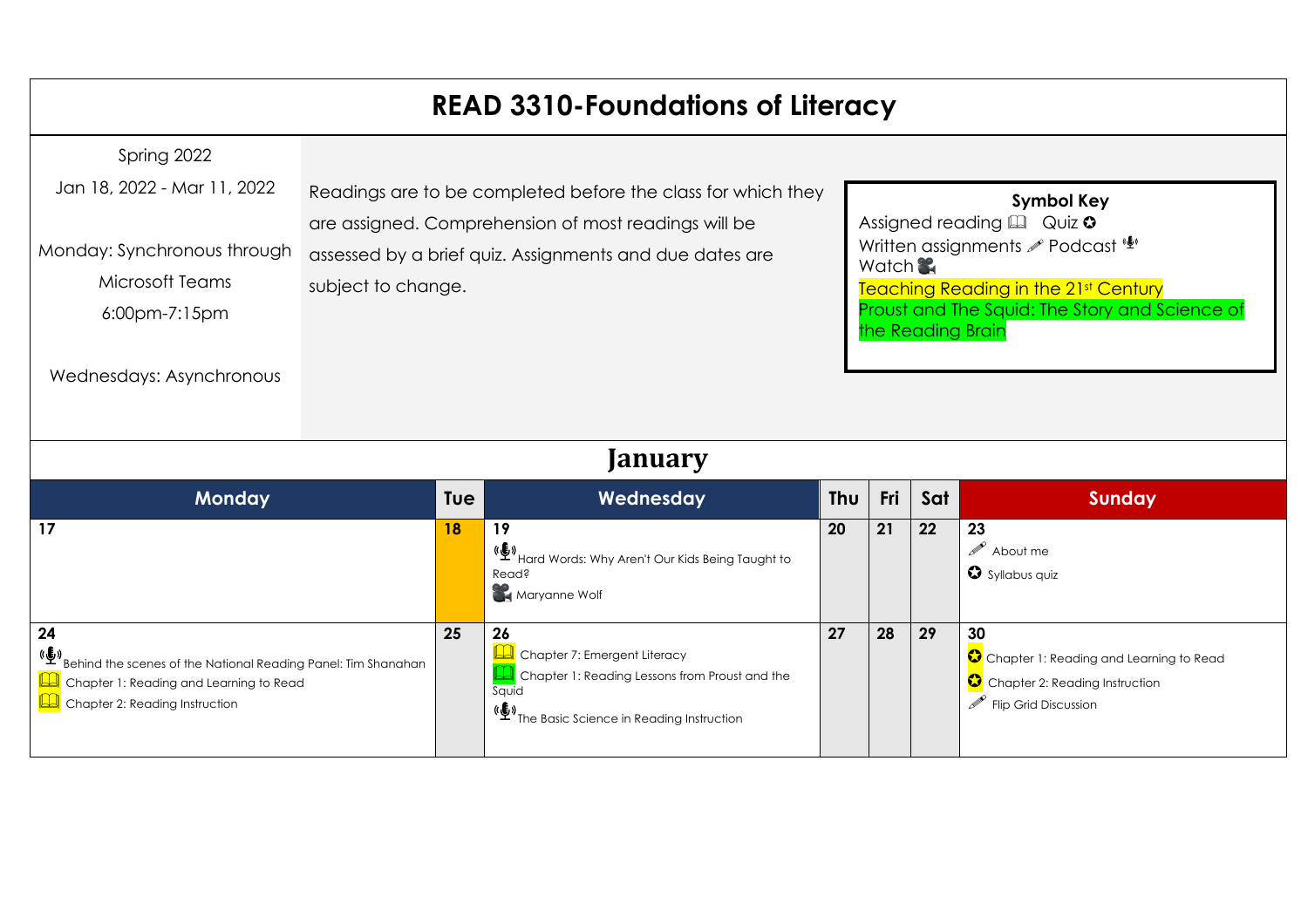| Chapter 2: How the Brain Adapted Itself<br>to Read: The First Writing Systems<br>Chapter 8: Word Recognition<br>, $(\bigoplus_{i=1}^N N_i)$ We Stopped Teaching Children How to Read |  |  |  |
|--------------------------------------------------------------------------------------------------------------------------------------------------------------------------------------|--|--|--|
|--------------------------------------------------------------------------------------------------------------------------------------------------------------------------------------|--|--|--|

| <b>February</b>                                                                                                                                              |            |                                                                                                                                                                                          |     |     |     |                                                                                                                                                                                                                    |
|--------------------------------------------------------------------------------------------------------------------------------------------------------------|------------|------------------------------------------------------------------------------------------------------------------------------------------------------------------------------------------|-----|-----|-----|--------------------------------------------------------------------------------------------------------------------------------------------------------------------------------------------------------------------|
| <b>Monday</b>                                                                                                                                                | <b>Tue</b> | Wednesday                                                                                                                                                                                | Thu | Fri | Sat | <b>Sunday</b>                                                                                                                                                                                                      |
|                                                                                                                                                              |            | Chapter 3: The Birth of an Alphabet and<br>Socrates' Protests<br>$\mathscr{P}$ Flipgrid Discussion                                                                                       | 3   | 4   | 5   | Chapter 7: Emergent Literacy<br>Chapter 8: Word Recognition                                                                                                                                                        |
| Chapter 3: Motivation and Engagement<br>Chapter 4: Organizing Instruction So All<br>Will Succeed<br>Chapter 4: The Beginnings of Reading Development, or Not | 8          | 9<br>Chapter 5: The "Natural History" of Reading<br>Development: Connecting the Parts of the Young<br>Reading Brain<br>$\mathscr{P}$ Flipgrid Discussion                                 | 10  | 11  | 12  | 13<br>$\mathscr P$ Part I: How the Brain Learned to<br>Read (first draft)<br>Chapter 3: Motivation and Engagement<br>Chapter 4: Organizing Instruction So All<br>Will Succeed                                      |
| 14<br>Chapter 6: Choosing Texts for Reading<br>Instruction<br>(し)<br>Decodable Text, Leveled Text, and All the Rest                                          | 15         | 16<br>Chapter 6: The Unending Story of<br>Reading's Development<br>$\mathscr{P}$ Flipgrid Discussion<br>Submit book choices                                                              | 17  | 18  | 19  | 20<br>Chapter 6: Choosing Texts for Reading<br>Instruction<br>$\mathscr{P}$ Part I: How the Brain Learned to<br>Read (final draft)                                                                                 |
| 21<br>Chapter 9: Fluency and Independent<br>Reading<br>Chapter 5: Classroom Assessment<br>(( <i>Le</i> ) The Importance of Fluency Instruction               | 22         | 23<br>Chapter 7: Dyslexia's Puzzle and the<br><b>Brain's Design</b><br>(( <u>C</u> )<br>Dyslexia and developmental trajectories: Dr.<br>Nadine Gaab<br>$\mathscr{P}$ Flipgrid Discussion | 24  | 25  | 26  | 27<br>$\mathscr{P}$ Part II: How the Brain Learns to<br>Read Over Time (first draft)<br>$\mathscr{P}$ Text Complexity Analysis<br>Chapter 9: Fluency and Independent<br>Reading<br>Chapter 5: Classroom Assessment |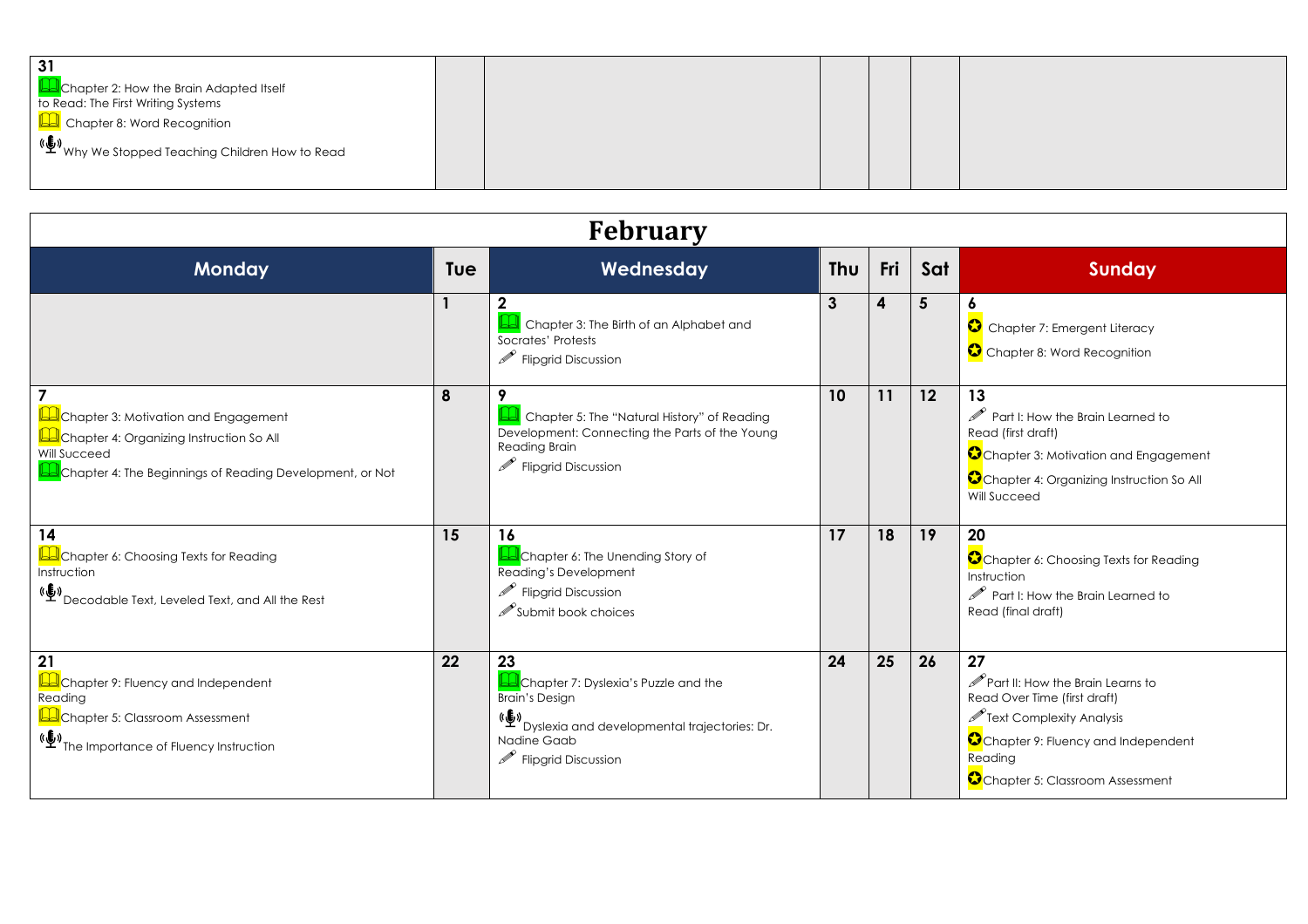| 28<br>Chapter 10: Vocabulary Development<br>(ේ)<br>Etymology of the English language: Freddy Hiebert                                                                                     |     |                                                                                                                                                     |     |                                                                                                                   |     |                                                                                                                      |  |
|------------------------------------------------------------------------------------------------------------------------------------------------------------------------------------------|-----|-----------------------------------------------------------------------------------------------------------------------------------------------------|-----|-------------------------------------------------------------------------------------------------------------------|-----|----------------------------------------------------------------------------------------------------------------------|--|
| <b>March</b>                                                                                                                                                                             |     |                                                                                                                                                     |     |                                                                                                                   |     |                                                                                                                      |  |
| <b>Monday</b>                                                                                                                                                                            | Tue | Wednesday                                                                                                                                           | Thu | Fri                                                                                                               | Sat | <b>Sunday</b>                                                                                                        |  |
|                                                                                                                                                                                          |     | Chapter 8: Genes, Gifts, and Dyslexia<br>Chapter 9: Conclusions from the Reading Brain to<br>"What Comes Next"<br>$\mathscr{P}$ Flipgrid Discussion | 3   | 4                                                                                                                 | 5   | $\mathscr{P}$ Part II: How the Brain Learns to<br>Read Over Time (final draft)<br>Chapter 10: Vocabulary Development |  |
| Chapter 11: Teaching Reading<br>Comprehension: Focusing on Narrative Text<br>Chapter 12: Comprehending<br>Informational Text<br>(鬘)<br>Evidence-based literacy practice in the classroom | 8   | Chapter 11: Teaching Reading<br>Comprehension: Focusing on Narrative Text<br>Chapter 12: Comprehending<br>Informational Text                        | 10  | 13<br>$\mathscr{P}$ Part III: When the Brain Can't Learn to Read<br>Literacy Word Wall<br><b>O</b> Final Exam Due |     |                                                                                                                      |  |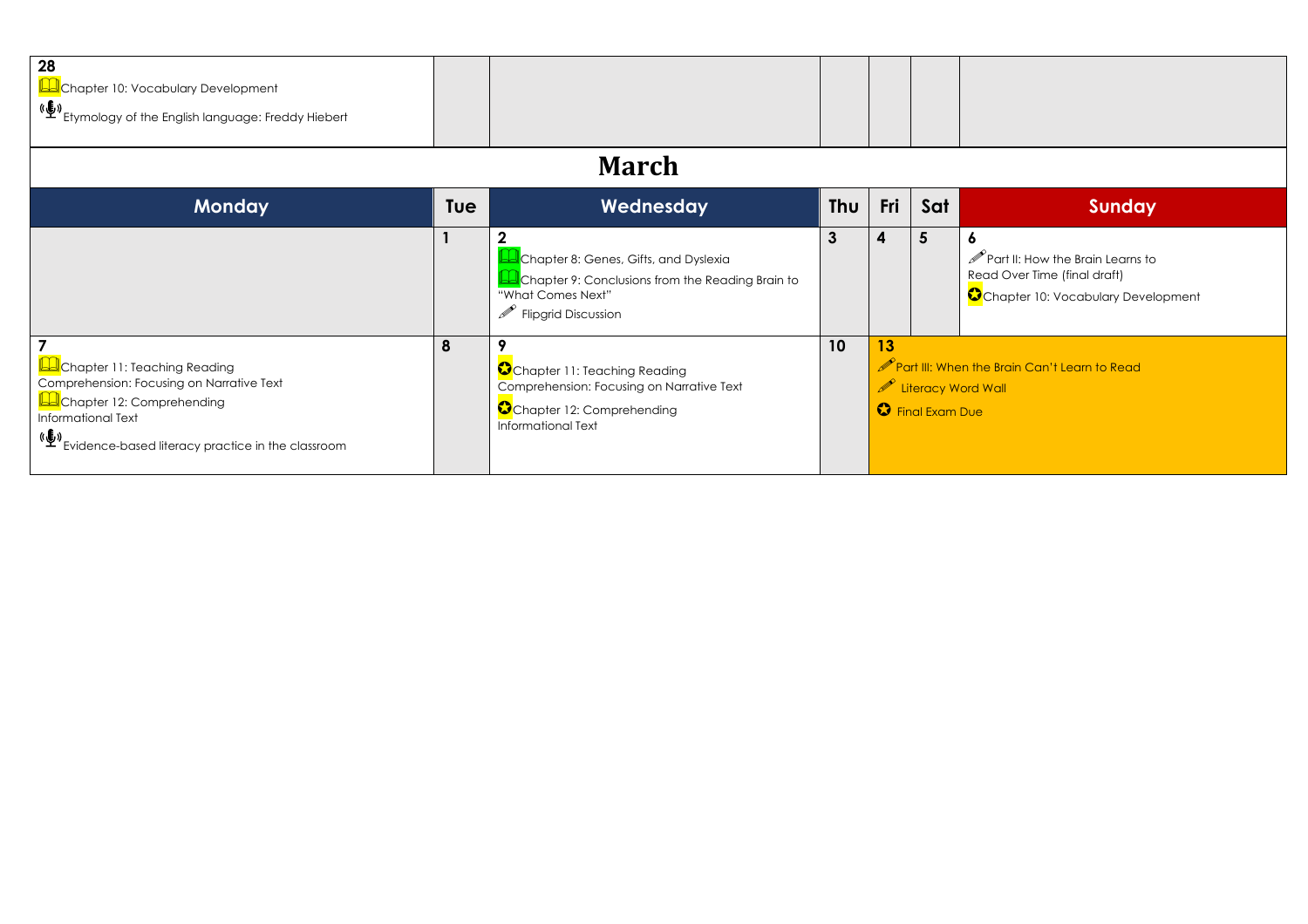#### **Important University Dates**

https://www.tamuct.edu/registrar/academic-calendar.html]

#### **TECHNOLOGY REQUIREMENTS AND SUPPORT**

#### **Technology Requirements**

This course will use the A&M-Central Texas Instructure Canvas learning management system. **We strongly recommend the latest versions of Chrome or Firefox browsers. Canvas no longer supports any version of Internet Explorer.**

Logon to A&M-Central Texas Canvas [https://tamuct.instructure.com/] or access Canvas through the TAMUCT Online link in myCT [https://tamuct.onecampus.com/]. You will log in through our Microsoft portal.

Username: Your MyCT email address. Password: Your MyCT password

### **Canvas Support**

Use the Canvas Help link, located at the bottom of the left-hand menu, for issues with Canvas. You can select "Chat with Canvas Support," submit a support request through "Report a Problem," or call the Canvas support line: 1-844-757-0953.

For issues related to course content and requirements, contact your instructor.

### **Online Proctored Testing**

A&M-Central Texas uses Proctorio for online identity verification and proctored testing. This service is provided at no direct cost to students. If the course requires identity verification or proctored testing, the technology requirements are: Any computer meeting the minimum computing requirements, plus web camera, speaker, and microphone (or headset). Proctorio also requires the Chrome web browser with their custom plug in.

#### **Other Technology Support**

For log-in problems, students should contact Help Desk Central

24 hours a day, 7 days a week

Email: helpdesk@tamu.edu Phone: (254) 519-5466 Web Chat: [http://hdc.tamu.edu] *Please let the support technician know you are an A&M-Central Texas student.*

## **UNIVERSITY RESOURCES, PROCEDURES, AND GUIDELINES**

#### **Drop Policy**

If you discover that you need to drop this class, you must complete the Drop Request Dynamic Form through Warrior Web.

[https://dynamicforms.ngwebsolutions.com/casAuthentication.ashx?InstID=eaed95b9-f2be-45f3-a37d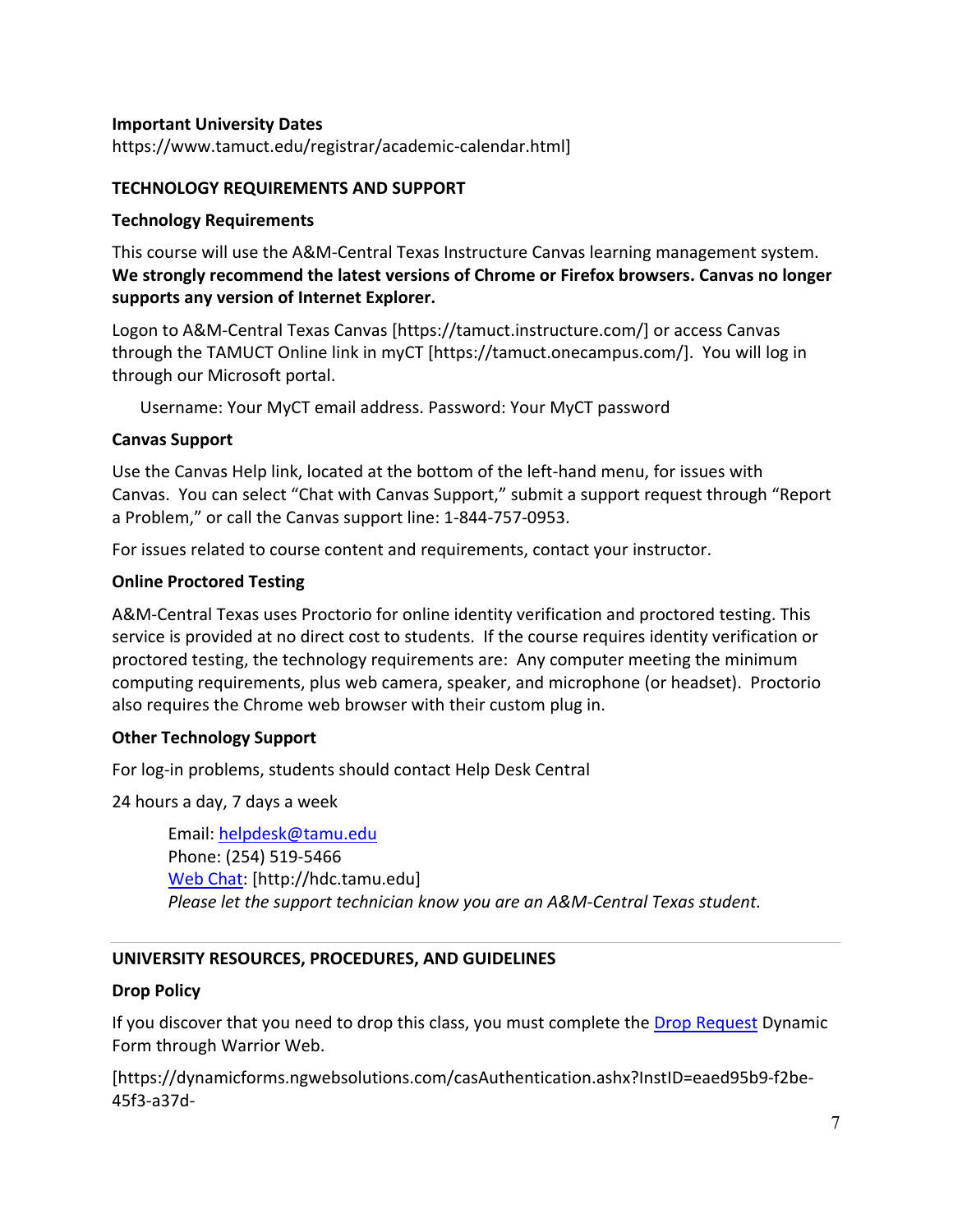46928168bc10&targetUrl=https%3A%2F%2Fdynamicforms.ngwebsolutions.com%2FSubmit%2F Form%2FStart%2F53b8369e-0502-4f36-be43-f02a4202f612].

Faculty cannot drop students; this is always the responsibility of the student. The Registrar's Office will provide a deadline on the Academic Calendar for which the form must be completed. Once you submit the completed form to the Registrar's Office, you must go into Warrior Web and confirm that you are no longer enrolled. If you still show as enrolled, FOLLOW-UP with the Registrar's Office immediately. You are to attend class until the procedure is complete to avoid penalty for absence. Should you miss the drop deadline or fail to follow the procedure, you will receive an F in the course, which may affect your financial aid and/or VA educational benefits.

# **Academic Integrity**

Texas A&M University-Central Texas values the integrity of the academic enterprise and strives for the highest standards of academic conduct. A&M-Central Texas expects its students, faculty, and staff to support the adherence to high standards of personal and scholarly conduct to preserve the honor and integrity of the creative community. Any deviation by students from this expectation may result in a failing grade for the assignment and potentially a failing grade for the course. All academic misconduct concerns will be referred to the Office of Student Conduct. When in doubt on collaboration, citation, or any issue, please contact your instructor before taking a course of action.

For more information regarding the Student Conduct process, [https://www.tamuct.edu/student-affairs/student-conduct.html].

If you know of potential honor violations by other students, you may submit a report, [https://cm.maxient.com/reportingform.php?TAMUCentralTexas&layout\_id=0].

# **Academic Accommodations**

At Texas A&M University-Central Texas, we value an inclusive learning environment where every student has an equal chance to succeed and has the right to a barrier-free education. The Warrior Center for Student Success, Equity and Inclusion is responsible for ensuring that students with a disability receive equal access to the university's programs, services and activities. If you believe you have a disability requiring reasonable accommodations, please contact the Office of Access and Inclusion, WH-212; or call (254) 501-5836. Any information you provide is private and confidential and will be treated as such.

For more information, please visit our Access & Inclusion Canvas page (log-in required) [https://tamuct.instructure.com/courses/717]

# **Important information for Pregnant and/or Parenting Students**

Texas A&M University-Central Texas supports students who are pregnant and/or parenting. In accordance with requirements of Title IX and related guidance from US Department of Education's Office of Civil Rights, the Dean of Student Affairs' Office can assist students who are pregnant and/or parenting in seeking accommodations related to pregnancy and/or parenting. Students should seek out assistance as early in the pregnancy as possible. For more information, please visit Student Affairs [https://www.tamuct.edu/student-affairs/pregnant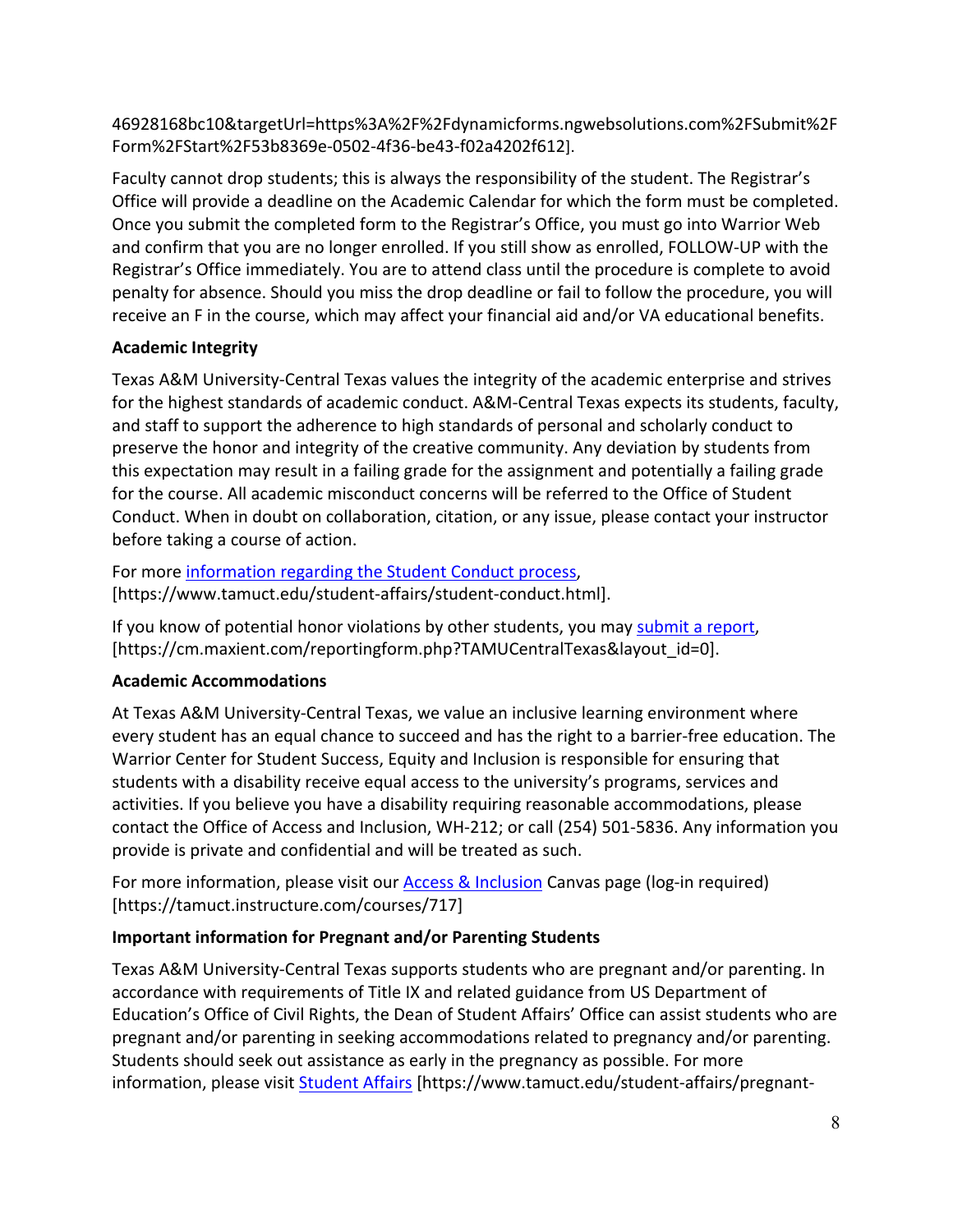and-parenting-students.html]. Students may also contact the institution's Title IX Coordinator. If you would like to read more about these requirements and guidelines online, please visit the website [http://www2.ed.gov/about/offices/list/ocr/docs/pregnancy.pdf].

Title IX of the Education Amendments Act of 1972 prohibits discrimination on the basis of sex and gender–including pregnancy, parenting, and all related conditions. A&M-Central Texas is able to provide flexible and individualized reasonable accommodation to pregnant and parenting students. All pregnant and parenting students should contact the Associate Dean in the Division of Student Affairs at (254) 501-5909 to seek out assistance. Students may also contact the University's Title IX Coordinator.

# **Tutoring**

Tutoring is available to all A&M-Central Texas students, both virtually and in-person. Student success coaching is available online upon request.

If you have a question, are interested in becoming a tutor, or in need of success coaching contact the Warrior Center for Student Success, Equity and Inclusion at (254) 501-5836, visit the Warrior Center at 212 Warrior Hall, or by emailing WarriorCenter@tamuct.edu.

To schedule tutoring sessions and view tutor availability, please visit Tutor Matching Services [https://tutormatchingservice.com/TAMUCT] or visit the Tutoring Center in 111 Warrior Hall.

Chat live with a remote tutor 24/7 for almost any subject from on your computer! Tutor.com is an online tutoring platform that enables A&M-Central Texas students to log in and receive online tutoring support at no additional cost. This tool provides tutoring in over 40 subject areas except writing support. Access Tutor.com through Canvas.

## **University Writing Center**

University Writing Center: Located in Warrior Hall 416, the University Writing Center (UWC) at Texas A&M University–Central Texas (A&M–Central Texas) is a free service open to all A&M– Central Texas students. For the Spring 2022 semester, the hours of operation are from 10:00 a.m.-5:00 p.m. Monday thru Thursday in Warrior Hall 416 (with online tutoring available every hour as well) with satellite hours available online only Monday thru Thursday from 6:00-9:00 p.m. and Saturday 12:00-3:00 p.m.

Tutors are prepared to help writers of all levels and abilities at any stage of the writing process. While tutors will not write, edit, or grade papers, they will assist students in developing more effective composing practices. By providing a practice audience for students' ideas and writing, our tutors highlight the ways in which they read and interpret students' texts, offering guidance and support throughout the various stages of the writing process. In addition, students may work independently in the UWC by checking out a laptop that runs the Microsoft Office suite and connects to WIFI, or by consulting our resources on writing, including all of the relevant style guides. Whether you need help brainstorming ideas, organizing an essay, proofreading, understanding proper citation practices, or just want a quiet place to work, the UWC is here to help!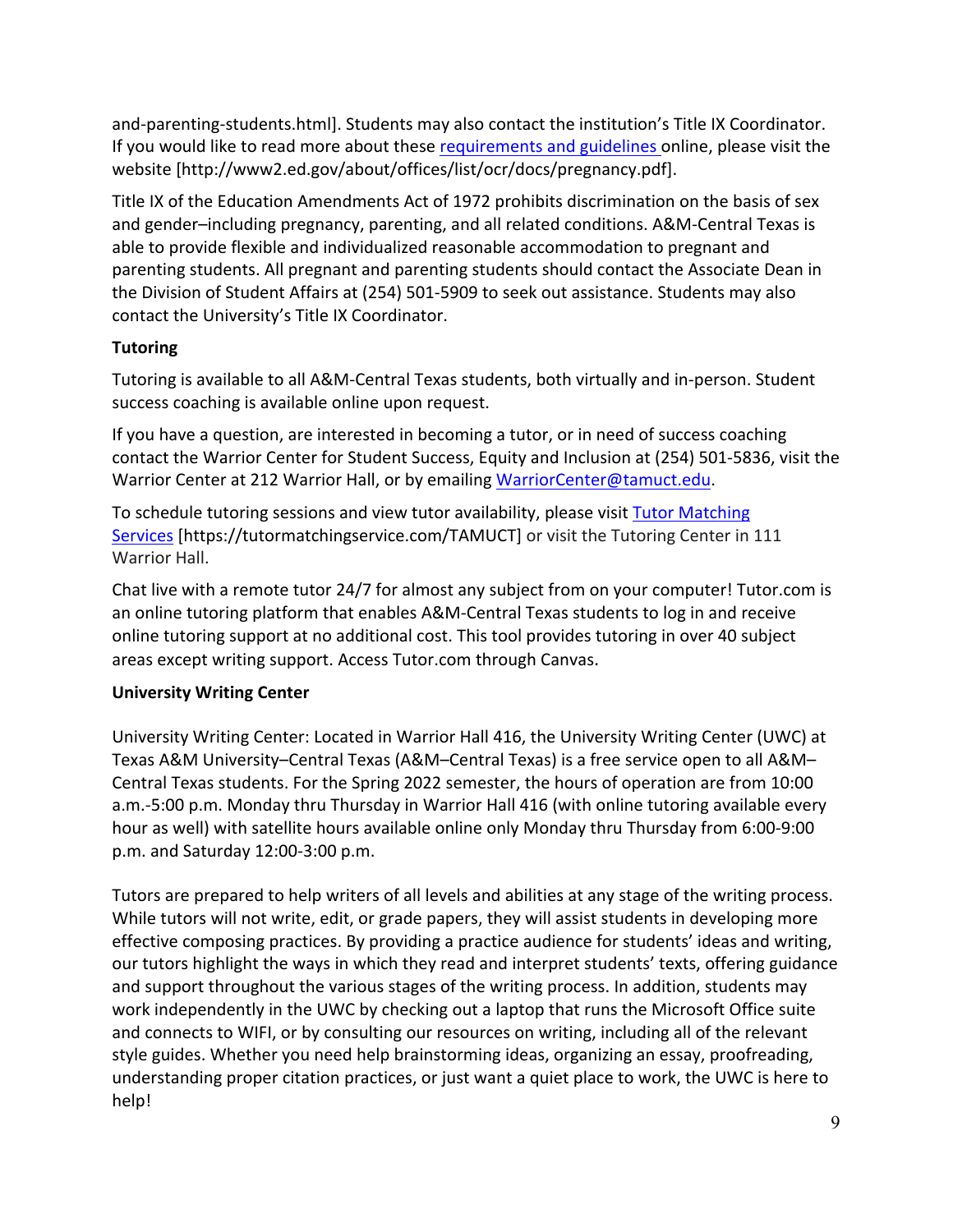Students may arrange a one-to-one session with a trained and experienced writing tutor by making an appointment via WCOnline [https://tamuct.mywconline.com/]. In addition, you can email Dr. Bruce Bowles Jr. at bruce.bowles@tamuct.edu if you have any questions about the UWC, need any assistance with scheduling, or would like to schedule a recurring appointment with your favorite tutor by making an appointment via WCOnline

[https://tamuct.mywconline.com/]. In addition, you can email Dr. Bruce Bowles Jr. at bruce.bowles@tamuct.edu if you have any questions about the UWC, need any assistance with scheduling, or would like to schedule a recurring appointment with your favorite tutor.

# **University Library**

The University Library provides many services in support of research across campus and at a distance. We offer over 200 electronic databases containing approximately 400,000 eBooks and 82,000 journals, in addition to the 96,000 items in our print collection, which can be mailed to students who live more than 50 miles from campus. Research guides for each subject taught at A&M-Central Texas are available through our website to help students navigate these resources. On campus, the library offers technology including cameras, laptops, microphones, webcams, and digital sound recorders.

Research assistance from a librarian is also available 24 hours a day through our online chat service, and at the reference desk when the library is open. Research sessions can be scheduled for more comprehensive assistance, and may take place virtually through WebEx, Microsoft Teams or in-person at the library. Schedule an appointment

here [https://tamuct.libcal.com/appointments/?g=6956]. Assistance may cover many topics, including how to find articles in peer-reviewed journals, how to cite resources, and how to piece together research for written assignments.

Our 27,000-square-foot facility on the A&M-Central Texas main campus includes student lounges, private study rooms, group work spaces, computer labs, family areas suitable for all ages, and many other features. Services such as interlibrary loan, TexShare, binding, and laminating are available. The library frequently offers workshops, tours, readings, and other events. For more information, please visit our Library website

[http://tamuct.libguides.com/index].

# **OPTIONAL POLICY STATEMENTS**

## **A Note about Sexual Violence at A&M-Central Texas**

Sexual violence is a serious safety, social justice, and public health issue. The university offers support for anyone struggling with these issues. University faculty are mandated reporters, so if someone discloses that they were sexually assaulted (or a victim of Domestic/Dating Violence or Stalking) while a student at TAMUCT, faculty members are required to inform the Title IX Office. If you want to discuss any of these issues confidentially, you can do so through Student Wellness and Counseling (254-501-5955) located on the second floor of Warrior Hall (207L).

Sexual violence can occur on our campus because predators often feel emboldened, and victims often feel silenced or shamed. It is incumbent on ALL of us to find ways to actively create environments that tell predators we don't agree with their behaviors and tell survivors